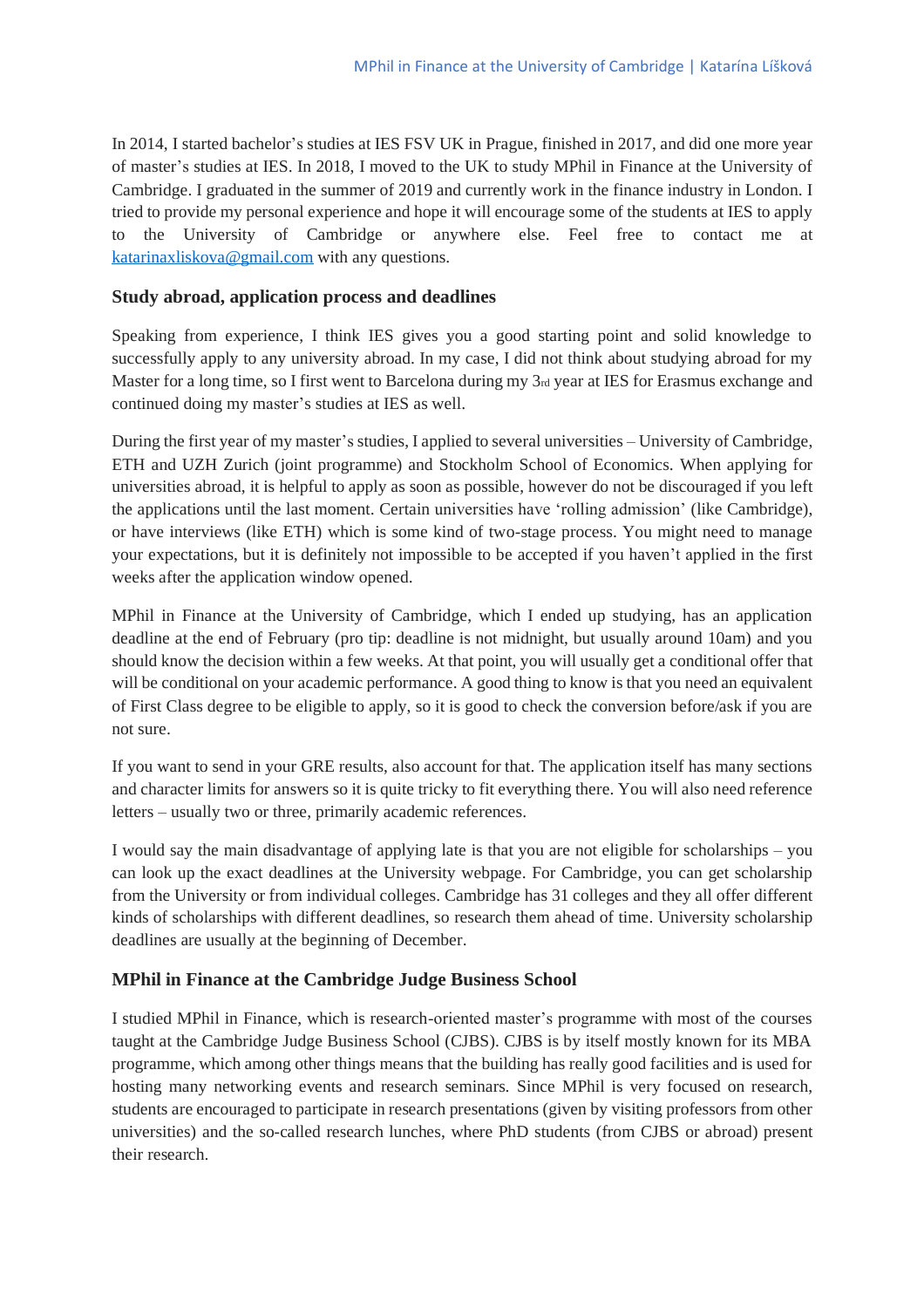Based on the programme's [website,](https://www.jbs.cam.ac.uk/programmes/research-programmes/research-masters/mphil-finance/) *"The MPhil in Finance is a nine-month academic programme combining advanced study and research. It is ideally suited for those intending to continue to a PhD. It may also provide a strong academic background for those opting for a career in finance, but it is not designed to be a vocational programme."* This very well sums up what you should expect from the studies. However, that being said, my classmates went to do anything from data science, through investment banking, to another master's degree and PhD.

The good thing about the programme is that you can customise it quite well to suit your needs. You can choose the courses in a way you will finish earlier to have time to do other exams (such as CFA), do a summer internship (mostly starting in mid-June) or you can skew your electives' choices more towards math-heavy courses, programming or e.g. behavioural economics. Very good aspect of CJBS courses is the exam schedule, which is similar to IES, where you have the course during the academic term (overall 3 terms over the year) with the exam straight afterwards. For courses from other faculties, the exams for all the courses are at the end of May/beginning of June, and you usually do not know the exam date until the last term.

The programme itself has either 6 core courses + 3 electives, or 6 core courses + dissertation. I do not know about anyone who chose the latter. For more formal specifications about the programme, you can look at the [website.](https://www.jbs.cam.ac.uk/programmes/research-programmes/research-masters/mphil-finance/) The class size for MPhil in Finance is less than 30 students therefore you can expect a lot of individual attention to resolve most of the issues/questions you might have during the year.

The main difference between IES and Cambridge is the commitment and effort that most of the people put in the studies – there is pretty much no limit to the amount of materials you can study, and with many (several dozen pages) papers to read for each class, many events happening every day, and extracurricular activities that I would highly encourage you to do, it can get pretty busy and feel very different to what you were used to.

# **Applying for a PhD after MPhil**

For those interested in applying for a PhD at CJBS, another faculty at the University of Cambridge, or any other university, the deadlines are usually around December/January. For CJBS, you need to write a research proposal to be submitted in December and then you need to present it in front of a committee which will decide on your acceptance into the PhD programme. Each year, only few students are accepted to CJBS PhD programme, with not only your classmates applying, therefore most of the people apply to different universities as well. Each year, there is also a question which Professor will have capacity to supervise you so it is useful to start researching that early, look at people's research and ask them in advance.

# **Applying for a job after MPhil**

If PhD is not something you even marginally consider doing after MPhil or you hate reading research papers, you might first of all want to reconsider the choice of the course and look at other programmes, e.g. those offered by the Faculty of Economics at Cambridge, or other universities. However, as I am not very familiar with the rest, I would suggest to have a look at what other IES students possibly already wrote about them.

Another point is that even if you are considering a PhD or research-oriented career now, you might change your mind in the meantime (as I did), and end up working in the industry. In that case, even